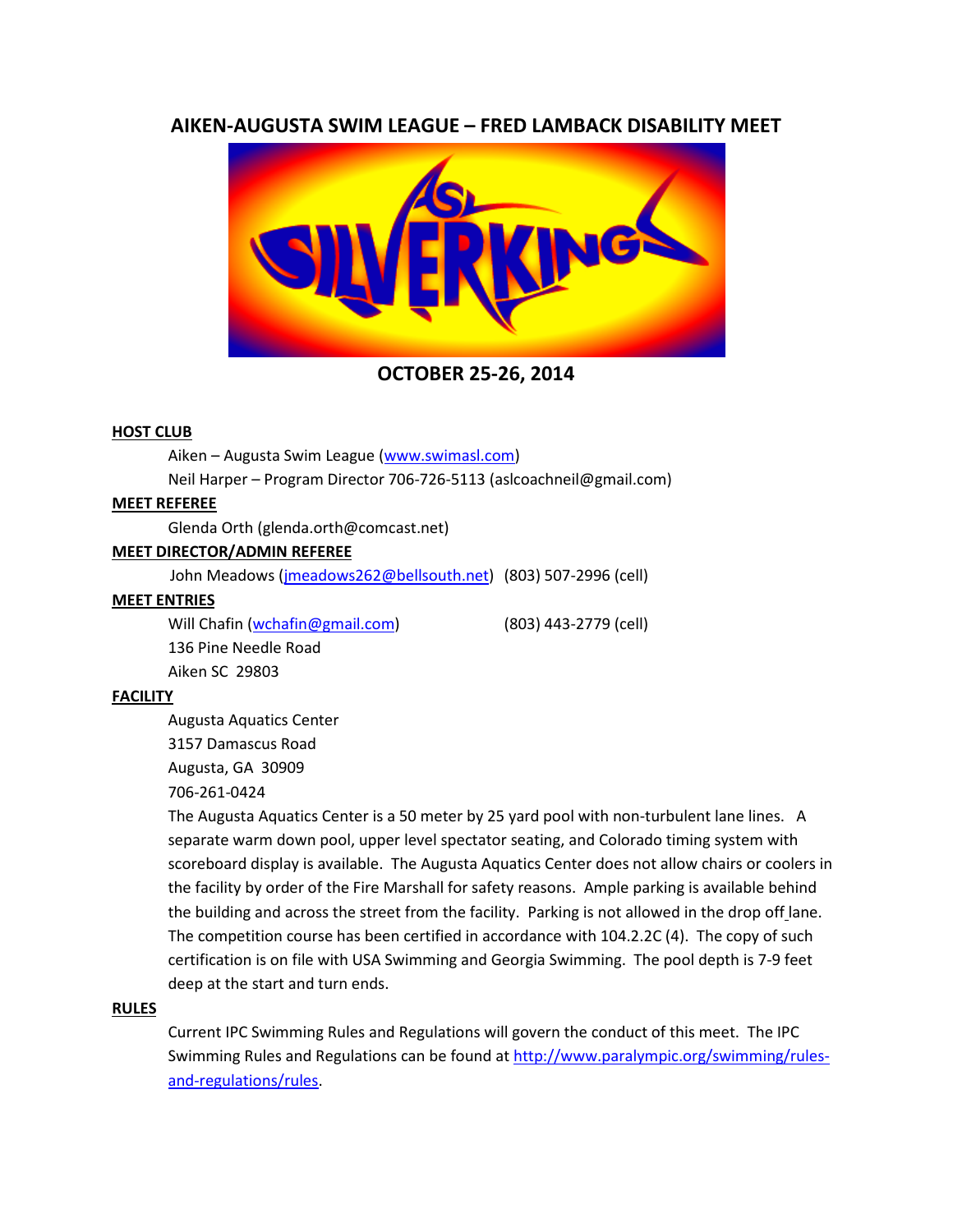## **ATHLETES/COACHES RECEPTION**

An athlete and coaches reception will be held Friday, October 24, for athletes entered into the meet, their coaches, and their families. All are encouraged to attend! Details will be posted on the ASL website as they are available.

## **CONCESSIONS**

Basic concessions suitable for a swim meet will be available.

## **MEET MANAGEMENT**

Meet Management shall consist of the Meet Referee, ASL Program Director, and the Meet Director.

## **ELIGIBILITY**

Open to all swimmers with a physical impairment, visual impairment, or intellectual impairment. This is an open meet with no time standards.

# **SWIMMERS ENTRY LIMIT**

Swimmers are allowed to swim three (3) individual events per session.

## **MEET FORMAT**

This is a timed final meet.

# **MEET ENTRIES (ELECTRONIC OR MANUAL)**

Meet entries shall be in either HyTek format or on the manual entry form. Both the HyTek events file and the manual entry form are posted on the ASL website. Entries shall include swimmers' first and last names, birthdates, and seed times for all events. If seed times are not available, they may be estimated or may be entered as "NT". Entries (either HyTek entry file or manual entry form), entry fees, and liability releases shall be sent to Will Chafin; entries are not considered complete until these items are received by the Aiken-Augusta Swim League.

## **ENTRY DEADLINE**

Saturday, October 4 @ 6:00 PM.

## **ENTRY FEES**

Entry fee is \$75.00 per swimmer. Late Entry Fee is \$125.00 per swimmer.

## **WARM UPS**

Open warm up will be utilized in all pools.

## **COACHES**

Only coaches and assistants will be allowed behind the blocks at the start of each event.

Coaches are encouraged to enjoy the amenities of the hospitality area. All coaches must display their credentials while on the pool deck and in the hospitality area.

## **COACHES MEETING**

A coaches meeting will be held on Saturday, October 25, at 8:15 AM. All tapping/starting equipment and athlete taping/strapping will be checked at this time.

## **OFFICIALS**

The Aiken-Augusta Swim League welcomes visiting officials and appreciates help in officiating this competition. Any certified official or apprentice registered with USA Swimming or U.S. Paralympics Swimming wishing to officiate or apprentice at any session must sign in prior to the required official meeting which is held approximately one hour prior to the start of the session. Any apprentice wishing a certain assignment should contact the meet director prior to the meet.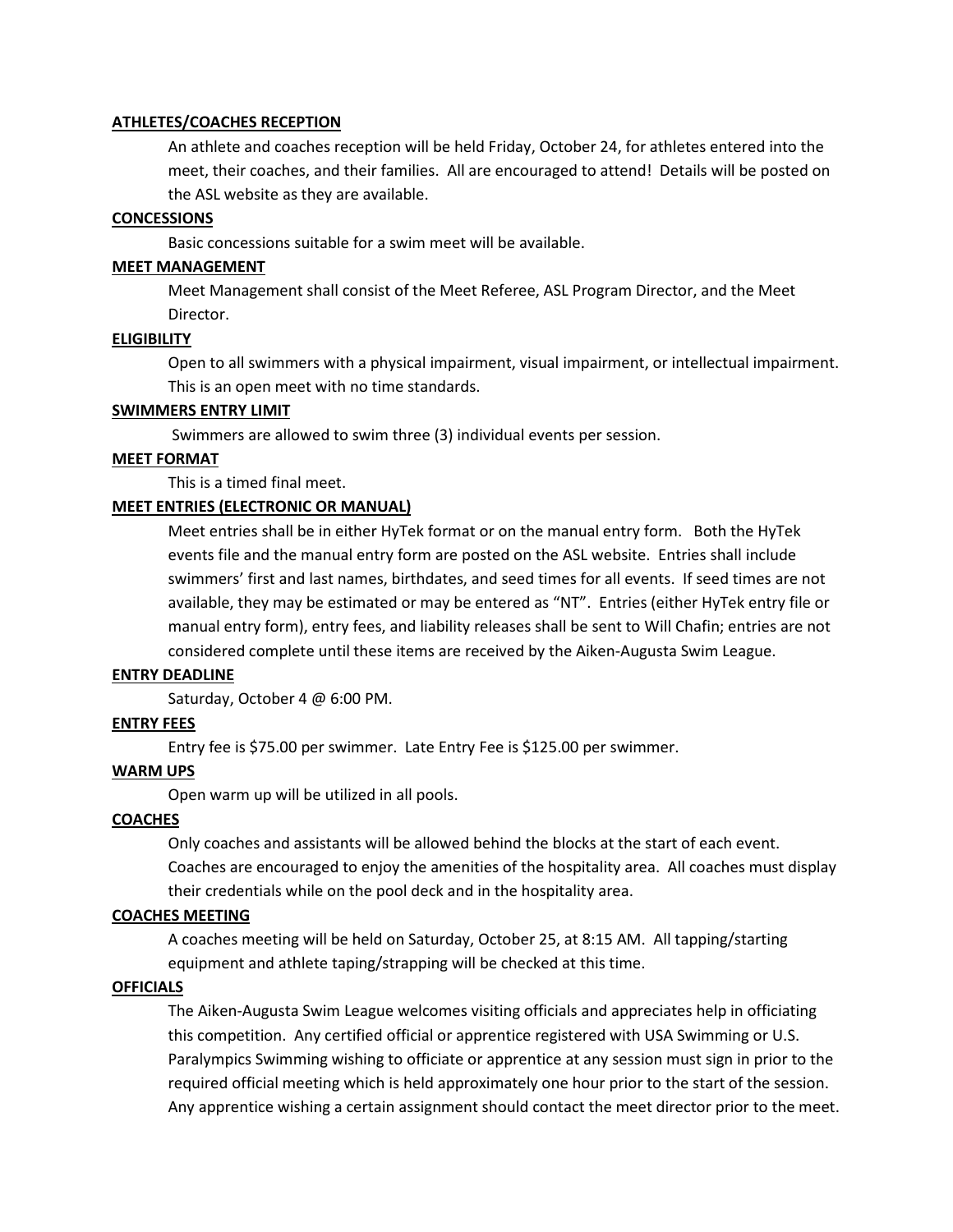Dress code for officials is a white collared shirt with navy blue shorts, pants, or skirt and white deck shoes.

All officials must display their credentials, with their current certifications listed, while on the pool deck and in the hospitality area.

A U.S. Paralympics Swimming Official's clinic will be offered on October 24 @ 6:00 PM at the Augusta Aquatics Center. Any officials interested in national certification should see the application on the ASL website and contact Mark Rieniets at rieniets@gmail.com.

## **SCORING AND AWARDS**

There will be no awards given. No individual or team score will be kept.

#### **FORMAT**

All events are timed finals. There are no time standards for entry into any events.

## **SCHEDULE**

Session 1 – Warm Up 7:30 to 8:30; Start Time 8:45AM

Session 2 – Warm Up 2:30 to 3:30; Start Time 3:45PM

Session 3 – Warm Up 7:30 to 8:30; Start Time 8:45AM

#### **HOSPITALITY**

The Aiken-Augusta Swim League prides itself on the hospitality that is provided and is open to all registered coaches and officials.

#### **LIABILITY**

USA Swimming, Inc, Georgia Swimming, Inc, Augusta Aquatics Center, and the Aiken-Augusta Swim League shall be free from liability or claims arising by reason of injury to anyone during the conduction of this meet. The attached liability form must accompany each entry.

#### **CLASSIFICATION AND DEVELOPMENTAL CAMP**

A developmental camp will be held on Thursday and Friday, October 23 and 24. Please see the U.S. Paralympics website [\(http://www.teamusa.org/US-Paralympics/Sports/Swimming\)](http://www.teamusa.org/US-Paralympics/Sports/Swimming) for information and applications. These are separate registrations and must be handled through U.S. Paralympics Swimming. Please contact Queenie Nichols [\(queenie.nichols@usoc.org\)](mailto:queenie.nichols@usoc.org) and Jamie Martin [\(jamie.martin@usoc.org\)](mailto:jamie.martin@usoc.org) for more information. All swimmers participating in the developmental camp must also participate in the weekend competition.

Classification appointments will be made for Friday, October 24. Athletes not in the national classification database will be added to the classification schedule. Please contact Queenie Nichols [\(queenie.nichols@usoc.org\)](mailto:queenie.nichols@usoc.org) and Jamie Martin [\(Jamie.martin@usoc.org\)](mailto:Jamie.martin@usoc.org) for more information. Please note that the swim meet is part of the classification process.

#### **ACCOMMODATIONS**

All individuals and teams are responsible for their own accommodations. A list of hotels will be provided on the ASL website.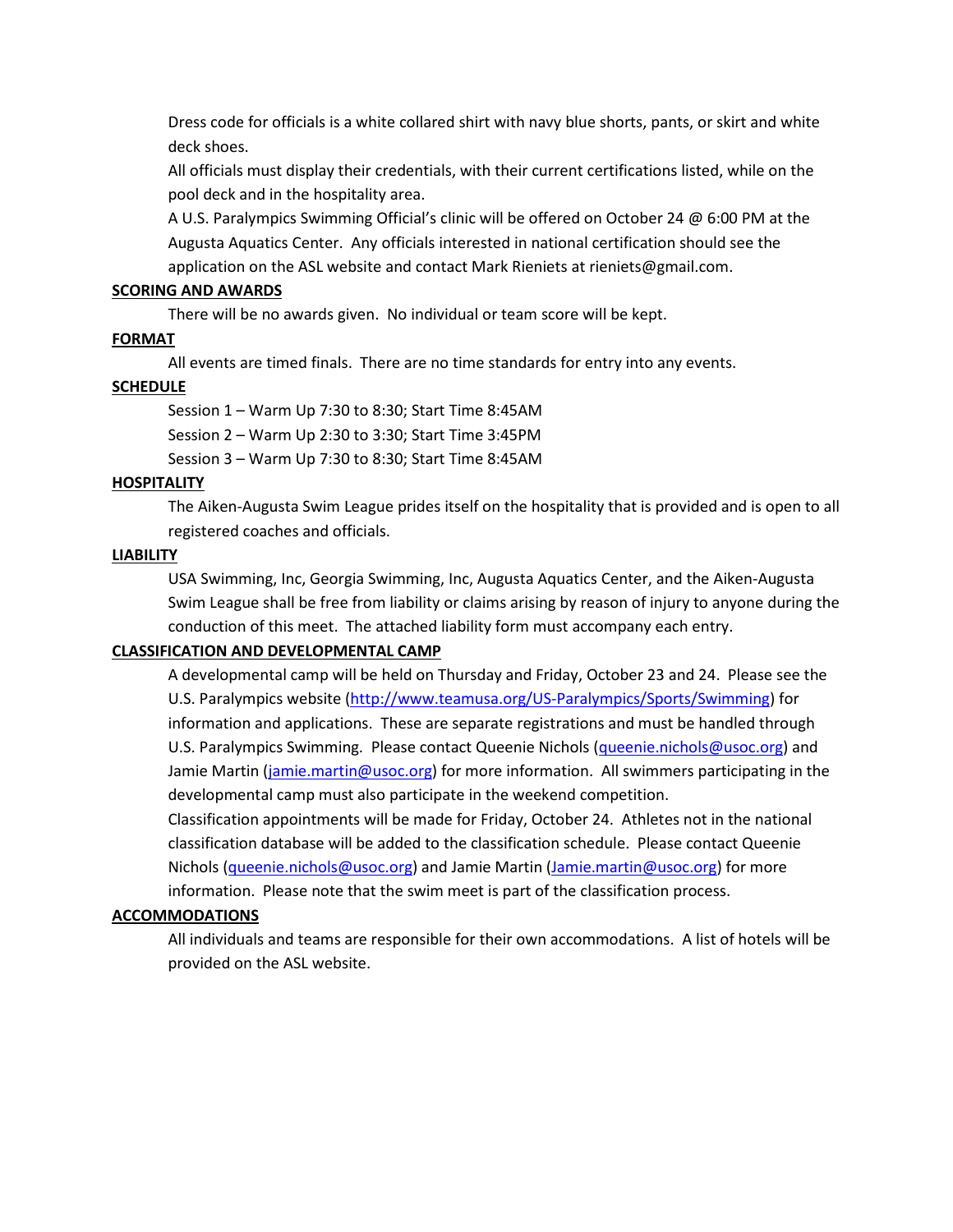## **ORDER OF EVENTS**

Sessions #1 Saturday October 25, 2014 Warm-ups: 7:30-8:30 AM Start Time: 8:45 AM

| Female Event | Age Group | Event            | Male Event |
|--------------|-----------|------------------|------------|
|              | Open      | 100 IM           |            |
|              | Open      | 25 Breast        |            |
|              | Open      | 50 Freestyle     |            |
|              | Open      | 100 Butterfly    |            |
|              | Open      | 150 IM (sm1-sm4) | 10         |
|              | Open      | 50 Backstroke    |            |

ORDER OF EVENTS Session #2 Saturday, October 25, 2014 Warm-ups: 2:30-3:30 PM Start Time: 3:45 PM

| Female Event | Age Group | Event         | Male Event |
|--------------|-----------|---------------|------------|
| 13           | Open      | 100 Breast    | 14         |
| 15           | Open      | 25 Butterfly  | 16         |
|              | Open      | 100 Freestyle | 18         |
| 19           | Open      | 25 Backstroke | 20         |
|              | Open      | 200 IM        |            |

| ORDER OF EVENTS         |  |  |  |  |
|-------------------------|--|--|--|--|
| Session #3              |  |  |  |  |
| Sunday October 26, 2014 |  |  |  |  |
| Warm-ups: 7:30-8:30 AM  |  |  |  |  |
| Start Time: 8:45 AM     |  |  |  |  |

| Female Event | Age Group | Event           | Male Event |
|--------------|-----------|-----------------|------------|
| 23           | Open      | 75 IM (sm1-sm4) | 24         |
| 25           | Open      | 100 Backstroke  | 26         |
| 27           | Open      | 50 Butterfly    | 28         |
| 29           | Open      | 25 Freestyle    | 30         |
| 31           | Open      | 50 Breast       | 32         |
| 33           | Open      | 200 Freestyle   | 34         |